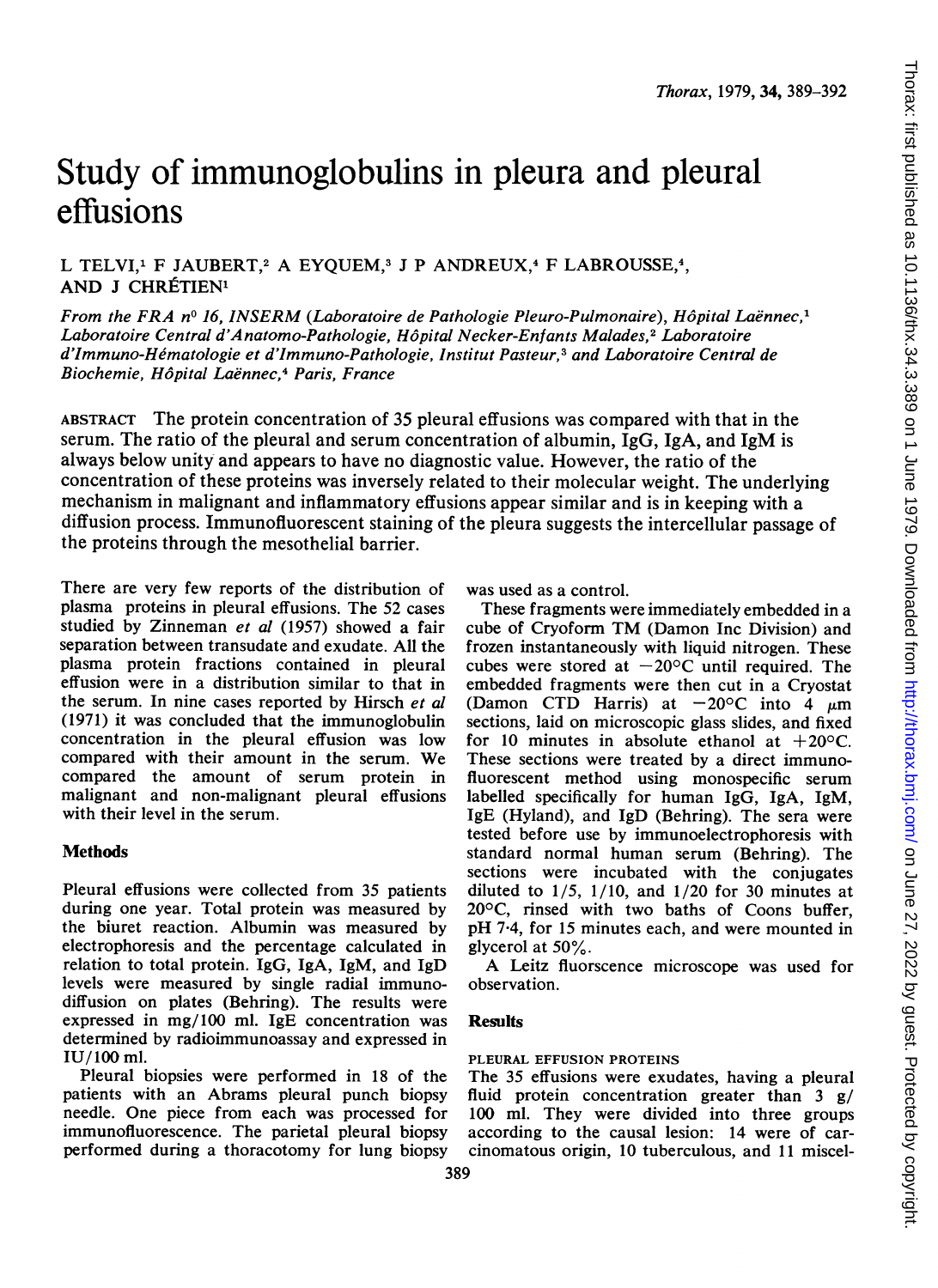laneous inflammatory conditions.

The levels of proteins in the pleural effusions were divided by the amount of protein in the corresponding serum to give the ratio C.

The different proteins were put in order according to their molecular weight. The filtration coefficient C used was always below unity. The mean level  $(m)$  of C was inversely related to the molecular weight of the proteins involved (fig 1). Analysis of the results showed that the statistical differences between albumin ( $\overline{m}$ =0.68) and IgM  $(m=0.50)$  and between IgG  $(m=0.65)$  and IgM  $\overline{m}$ =0.50) were significant ( $\overline{P}$ <0.02).

In contrast the comparison of the different C ratios according to the aetiological group of the pleural effusion did not give significant results  $(fig 2)$ .

### IMMUNOFLUORESCENCE STAINING ON PLEURAL **BIOPSIES**

In all pathological cases the continuous barrier of mesothelial cells had disappeared except in some focal areas, and inflammatory cells were observed. Interstitial and vascular fluorescence for IgG, IgA, and IgM was seen. The results were estimated from  $(+)$  to  $(+++)$  according to the fluorescent intensity observed at the same dilution level  $(1/10)$ , and the results obtained matched the biochemical measurements (see table). Plasmacytes were observed in some cases (fig 3). No fluorescence was seen for IgE and IgD and no nuclear fluorescence was observed in any case. These results show that immunoglobulins are probably absorbed in the pleural interstitium.

In the parietal pleural biopsy performed during a thoracotomy the barrier of mesothelial cells was present and their surfaces and the intercellular





Fig 1 Different proteins according to their molecular weight, Filtration coefficient:

Pleural protein (Ratio  $P/S$ )  $C=$ Serum protein

is expressed for each case. Mean  $(\overline{m})$  level increases when protein molecular weight decreases.

spaces were outlined, but  $no$ intracellular fluorescence was observed (fig 4).

## **Discussion**

The results obtained by the measurement of serum and pleural effusion proteins lead to the following conclusions.

In accordance with the work of Chrétien (1970, 1972) the level of the different protein classes studied did not have a diagnostic value for

> Fig 2 Concentration of different proteins in relation to aetiology:  $carcinomatous disease$  ( $\bullet$ ), tuberculous disease ( $\bigcirc$ ), miscellaneous disease ( $\blacktriangle$ ). There was no significant difference between the three groups.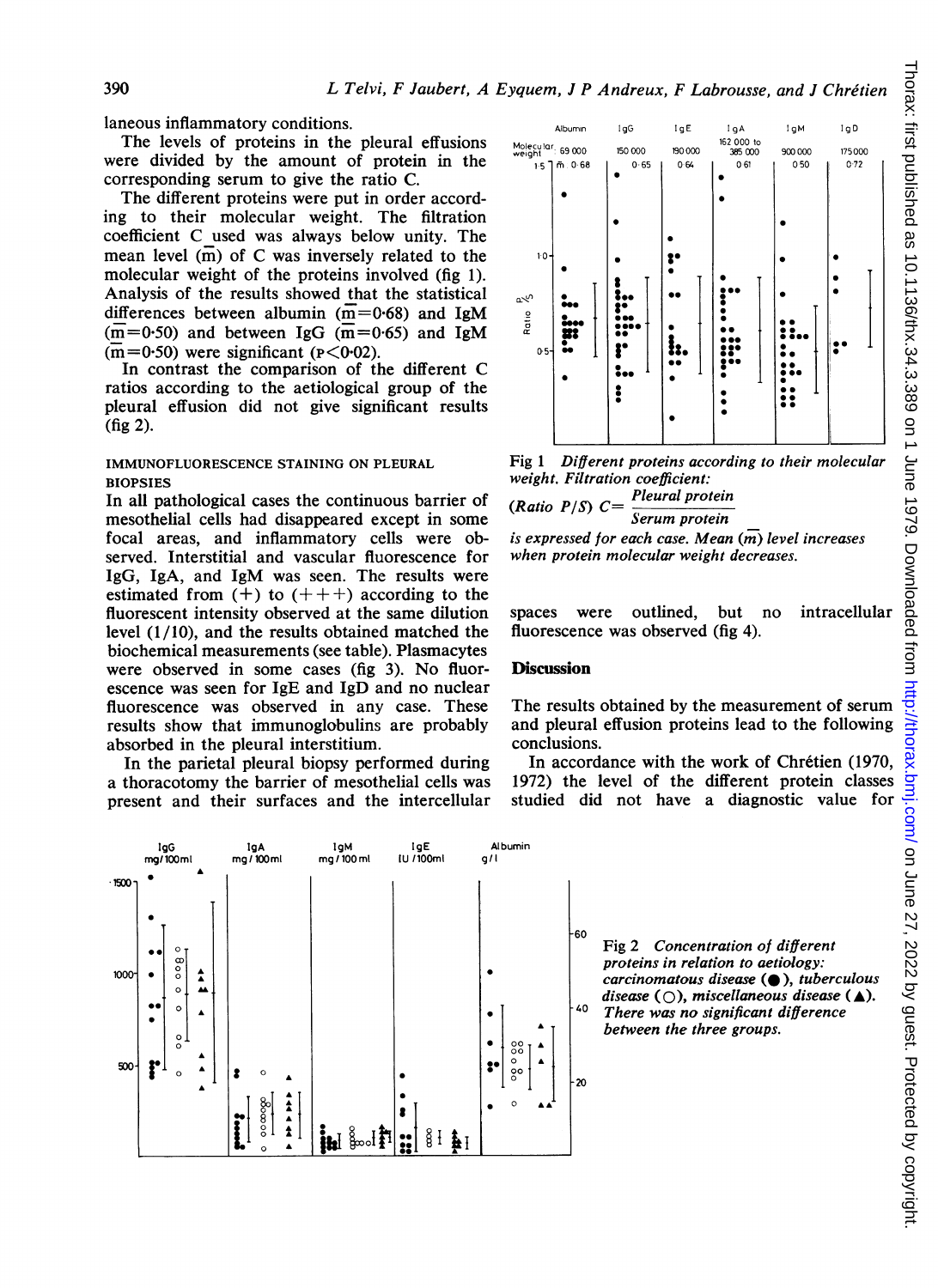| Case<br>no | Aetiologies           | for IgG. Serum and pleural effusion levels of proteins are expressed in mg/100 ml<br>IgG |               |                 | Ig A           |                      |                 | <b>IgM</b>     |               |                        |
|------------|-----------------------|------------------------------------------------------------------------------------------|---------------|-----------------|----------------|----------------------|-----------------|----------------|---------------|------------------------|
|            |                       | Serum<br>level                                                                           | IFS on<br>PiB | PI Eff<br>level | Serum<br>level | <b>IFS</b> on<br>PIB | PI Eff<br>level | Serum<br>level | IFS on<br>PIB | <b>PI</b> Eff<br>level |
| 27         | Tuberculous disease   | 1930                                                                                     | $+ + +$       | 460             | 168            | ÷                    | 62              | 246            | $+ + +$       | 46                     |
| 57         |                       | 1590                                                                                     | $+ + +$       | 1020            | 129            | $^{+}$               | 62              | 412            | $+ +$         | 280                    |
| 15         |                       | 1490                                                                                     | $+ +$         | 900             | 142            | $^{+}$               | 140             | 200            | $+ +$         | 284                    |
| 6          |                       | 1290                                                                                     | $+ + +$       | 970             | 110            | $^{+}$               | 62              | 257            | $+ +$         | 208                    |
| 23         |                       | 800                                                                                      | $+ + +$       | 1150            | 230            | $^{+}$               | 62              | 236            | $+ + +$       | 110                    |
| 16         | Carcinomatous disease | 2000                                                                                     | $+++$         | 1000            | 76             | 0                    | 20              | 510            | $+ +$         | 440                    |
| 1b         |                       | 1990                                                                                     | $+ + +$       | 830             | 138            |                      | 35              | 784            | $+ + +$       | 212                    |
| 25         |                       | 1670                                                                                     | $+ + +$       | 470             | 248            | $\div$               | 64              | 312            | $+ + +$       | 164                    |
| 52         |                       | 1420                                                                                     | $+ + +$       | 1170            | 187            | $\div$               | 90              | 400            | $+ + +$       | 222                    |
| 22         |                       | 1340                                                                                     | $++ +$        | 46              | 258            | $^{+}$               | 62              | 284            | $+ +$         | 71                     |
|            |                       |                                                                                          |               |                 |                |                      |                 |                |               |                        |

 $24$   $590$   $++$   $510$   $62$   $0$   $62$   $262$   $++$   $150$ 18 Miscellaneous Inflammatory 2280 + + + 2050 219 + 123 490 + + + 278<br>33 disease 1450 + + 1000 110 + 62 168 + + 135 33 disease 1450 + +  $1000$  110 + 62 168 + + 135 30 1450 + + 900 95 + 113 ND + +  $\overline{254}$  $29$   $1240 + + +$   $370$   $166 + +$   $62$   $420 + + +$  ND 14 140 +  $\text{ND}$  62 + 49 188 + 245

Immunofluorescent staining on pleural biopsy (IFS on PIB) graded from  $(+)$  to  $(++)$  according to fluorescent intensity observed at same dilution level  $(1/10)$ , related to aetiology

ND=Not done.



Fig 3 Immunofluorescence staining for IgG of pleura from a patient with effusion. Continuous barrier of mesothelial cells has disappeared and some plasma cells are present (arrow). Interstitial fluorescence was observed  $(\times 40)$ .

the compleural exudates (fig 2). The comparison of the amount of IgG between the carcinomatous and the tuberculous groups showed no statistical difference. We did not observe in our patients the differences reported by Kay et al (1976), though these authors expressed their results is IU of immunoglobulin per mg protein and are thus not strictly comparable with ours.

The level of serum protein in the pleural effusion was always below that in the corresponding serum. Our findings are in accordance with those reported by Zinneman et al (1957), Hirsch et al (1971), and Agostini and Marasini (1977). The C ratio as related to the molecular weight of the protein and the differences for albumin, IgG, and IgM were statistically significant  $(p<0.02)$ . The rate of diffusion is different according to the molecular or physical properties of that substance. Sodium and para-aminohippuric acid have a rapid elimination and are reabsorbed by the capillaries of visceral pleura (Agostoni, 1969; Stewart, 1963). Proteins from pleural effusions are removed by the lymphatics as found in dogs by Stewart and Burgen (1958), and in cats by Courtice and Simmonds (1949). In patients with pleural effusion a breakdown of the equilibrium between the entry and the output of fluid and proteins from the pleural space has been well documented by Stewart (1963), using para-aminohippuric acid and protein labelled T 1824. An exclusive lymphatic reabsorption process was suggested for albumin. However, the immunoglobulin removal mechanism from the pleural space was not specified.

Our results show that the immunoglobulins